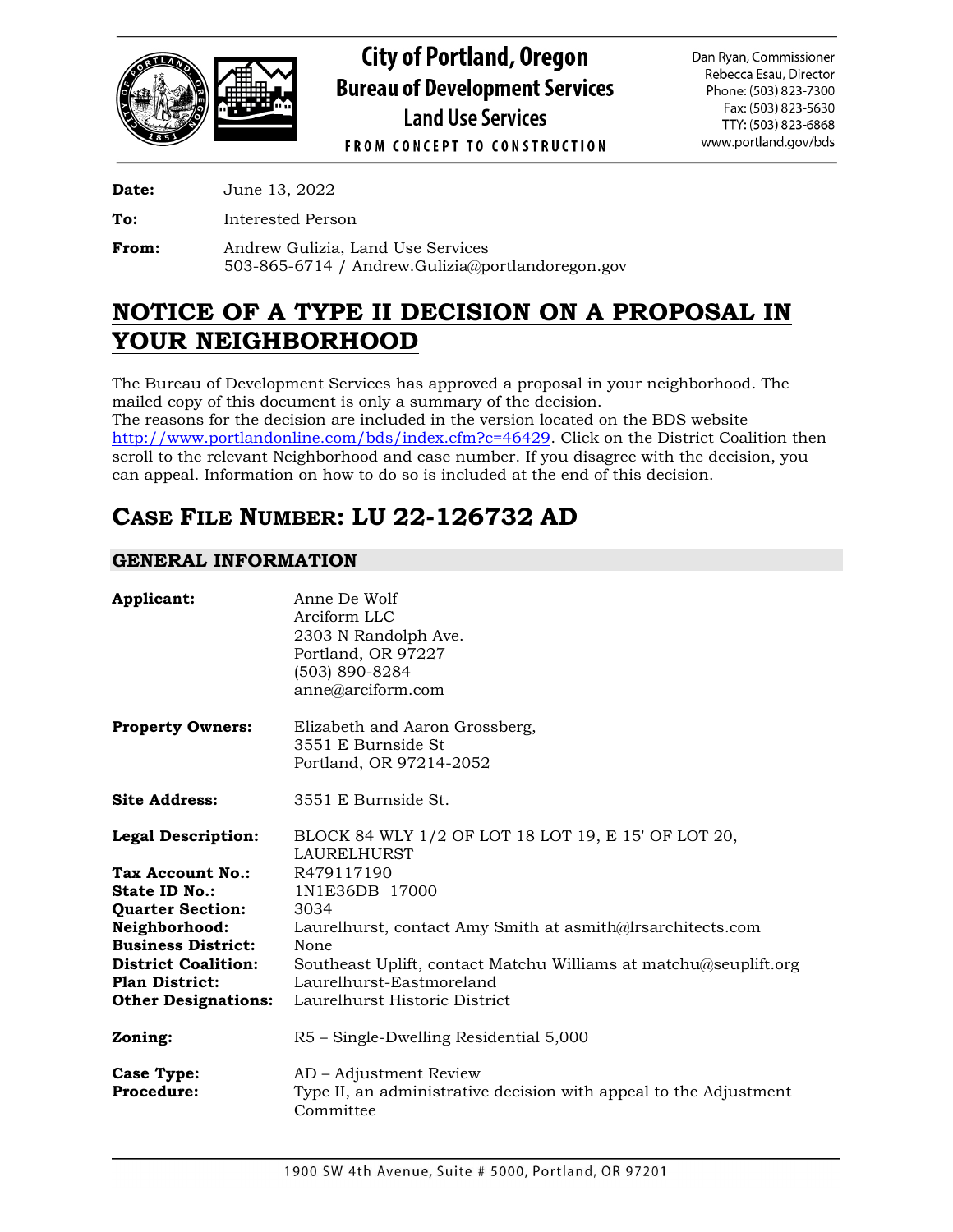**Proposal:** The applicant proposes to demolish the existing garage and construct a new garage in the northeast corner of the lot with a new covered patio attached to the west side of the garage. The new construction will be attached to the main house with a covered breezeway. Generally, structures in the R5 zone must be set back at least 5 feet from side and rear lot lines (Zoning Code Section 33.110.220.B, Table 110-4) and eaves must be set back at least 3 feet (Zoning Code Section 33.110.220.C.2). For this proposal, the applicant requests Adjustments to reduce the minimum setback from the garage to the east side lot line from 5 feet to between 33 inches and 39 inches. The applicant requests to reduce the minimum setback from the garage to the rear (north) lot line from 5 feet to 6 inches. For the covered patio on the west side of the garage, the applicant requests to reduce the minimum setback from the post to the north lot line from 5 feet to 3 feet and to reduce the minimum setback from the eave to the north lot line from 3 feet to 2'-3½".

Note: The "Notice of Proposal" mailed to neighbors May 3, 2022 described a zero setback from the east lot line. The applicant subsequently agreed to revise the proposal to set the garage back between 33 inches and 39 inches from the east lot line in response to concerns from a neighbor and from staff.

**Relevant Approval Criteria:** To be approved, this proposal must comply with the Adjustment Review approval criteria in Zoning Code Section 33.805.040.A-F.

## **ANALYSIS**

**Site and Vicinity:** The subject site is 8,801 square feet in area and located on the north side of E Burnside Street, between NE Laurelhurst Place and NE Floral Place. The site is developed with a 2-story house and a detached, approximately 480-square-foot garage in the rear yard which the applicant intends to demolish. The ground slopes upward from the street toward the house, which was originally constructed in 1918. Surrounding properties are also developed with single-dwelling houses constructed in the early  $20<sup>th</sup>$  Century. Many neighboring properties also have detached garages in the rear yard.

**Zoning:** The R5 single-dwelling residential zone is intended to preserve land for housing and to promote housing opportunities for individual households. The development standards work together to promote desirable residential areas by addressing aesthetically pleasing environments, safety, privacy, energy conservation, and recreational opportunities.

The Laurelhurst Plan District applies special setback requirements from street lot lines to maintain Laurelhurst's established character. The proposed construction meets the Laurelhurst Plan District setback requirement.

The Laurelhurst Historic District is a nationally designated area with structures that have historic significance. Generally, contributing structures in the Laurelhurst Historic District cannot be demolished without prior approval of a Demolition Review. Demolition of the detached garage on this site is exempt from the Demolition Review requirement per Zoning Code Section 33.445.200.E.2.c.

**Land Use Review History:** There are no prior land use reviews for this site.

**Agency Review:** A "Notice of Proposal" was sent May 3, 2022 (Exhibit D-2). The following Bureaus responded with no objections to the proposed Adjustments:

- Bureau of Environmental Services (Exhibit E-1);
- Portland Bureau of Transportation (Exhibit E-2);
- Water Bureau (Exhibit E-3);
- Fire Bureau (Exhibit E-4);
- Site Development Section of the Bureau of Development Services (BDS) (Exhibit E-5); and
- Life Safety Review Section of BDS (Exhibit E-6).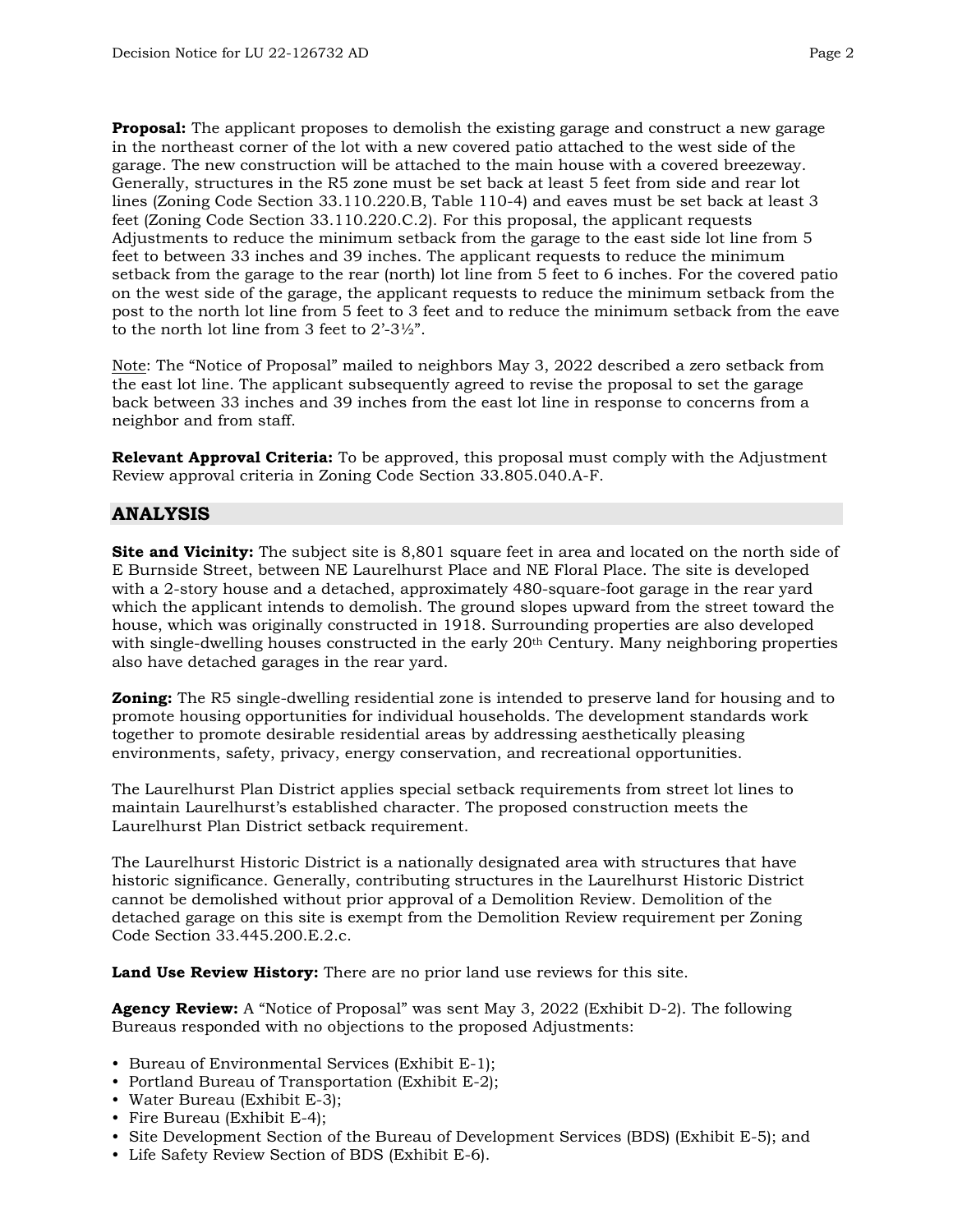**Neighborhood Review:** The owner of the abutting property to the east submitted comments (Exhibit F-1). The neighbor expressed concern about the new wall blocking light and appearing to loom over their fence. The neighbor was also concerned about potential damage to their fence.

Staff response: The neighbor's comments were in response to the applicant's original proposal, which placed the new garage on the east lot line (Exhibit D-2). Subsequently, the applicant agreed to revise the proposal to provide a building setback of between 33 inches and 39 inches from the east lot line (Exhibit C-1). Staff finds the revised proposal will not impact the neighbor's fence, which is located to the east of the shared lot line (Exhibit C-1), and will meet the applicable approval criteria for access to light and visual impacts, as discussed below.

## **ZONING CODE APPROVAL CRITERIA**

#### **33.805.040 Approval Criteria**

Adjustment requests will be approved if the applicant has demonstrated that approval criteria A through F, below, have been met.

**A.** Granting the Adjustment will equally or better meet the purpose of the regulation to be modified; and

**Findings:** The applicant proposes to reduce the minimum building setback requirements. Zoning Code Section 33.110.220.A states the purposes for the setback requirements:

*The setback regulations for buildings and garage entrances serve several purposes:*

- *They maintain light, air, separation for fire protection, and access for fire fighting;*
- *They reflect the general building scale and placement of residences in the city's single-dwelling neighborhoods;*
- *They foster a reasonable physical relationship between residences;*
- *They promote options for privacy for neighboring properties;*
- *They require larger front setbacks than side and rear setbacks to promote open, visually pleasing front yards;*
- *They provide adequate flexibility to site a building so that it may be compatible with the neighborhood, fit the topography of the site, allow for required outdoor areas, and allow for architectural diversity; and*
- *They provide room for a car to park in front of a garage door without overhanging the street or sidewalk, and they enhance driver visibility when backing onto the street.*

Staff finds the proposal equally meets the intent of the side and rear building setback requirements for the following reasons:

- The total building length within the east side setback area will be 30 feet, which is 30% of the 100-foot-long east side setback. The building length (including the covered patio) within the rear setback will be 41 feet long, which is about 47% of the 88-foot-long rear setback. A majority of the east side and rear setback areas will remain open and unobstructed, preserving light, air, and access for fire fighters.
- During the building permit review and inspection process, the new construction will be required to meet current fire protection requirements in the residential building code. The Fire Bureau and BDS' Life Safety Review Section both reviewed the Adjustment proposal and responded with no objections (Exhibits E-4 and E-6, respectively).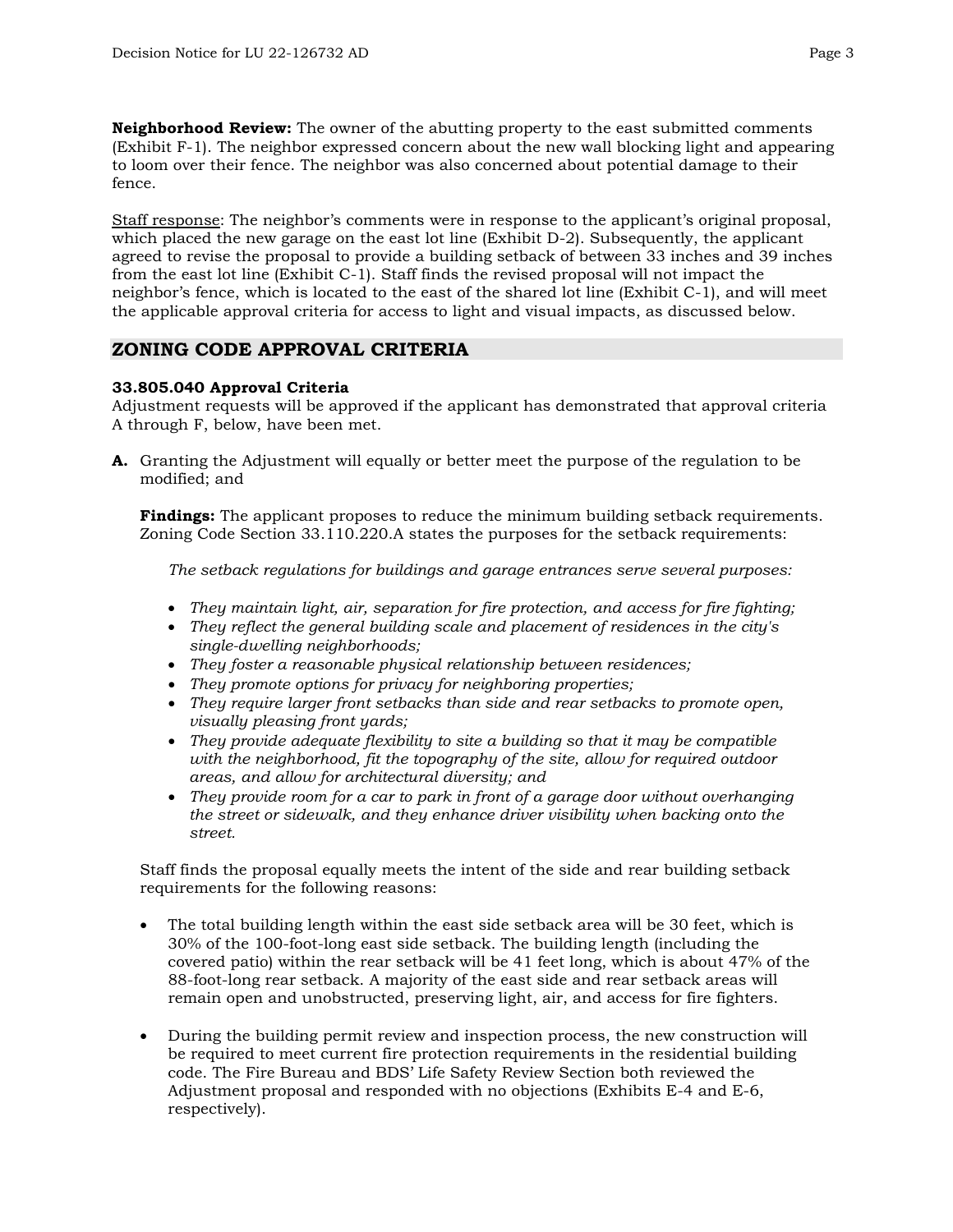- The new garage will be adjacent to existing garages on the abutting properties to the east and north (Exhibit C-1) and will not be adjacent to neighboring homes. A reasonable physical separation between homes will be maintained.
- The new garage will be a single story, which is a typical building scale for accessory structures. In the initial proposal, which requested a zero setback from the east lot line, staff was concerned the east wall was unusually tall for a garage wall abutting a lot line. The applicant subsequently revised the proposal to set this wall back approximately 3 feet from the east lot line (Exhibit C-1), and staff finds this setback will minimize impacts to light and air for the neighboring yard. The proposed garage will be immediately adjacent to the garage to the north (Exhibit C-1), so impacts on the northerly neighbor's yard will be minimal.
- No windows are proposed on the north or east sides of the garage, protecting the privacy of the neighboring lots (Exhibits C-2 and C-3). The covered patio on the west side of the garage could affect the privacy of the northerly neighbor's yard if not for the existing, fully sight-obscuring fence along the north lot line (Exhibits C-1 and A-5). To preserve privacy, a condition of approval will require a sight-obscuring fence to be continuously maintained along the north lot line.
- The proposed construction is at the back of the property and will have no impact on the front yard.
- The open area in the rear yard will remain in compliance with the minimum outdoor area requirement in Zoning Code Section 33.110.240.B-C.
- The driveway between the garage door and the front lot line will be approximately 69 feet long (Exhibit C-1), which is more than enough for cars to park on the driveway without overhanging the sidewalk. The new construction will be entirely behind the driveway, so driver visibility when backing onto the street will not be affected.

With a condition of approval for a privacy fence to be maintained along the rear lot line, staff finds the proposal equally meets the intent of the setback requirements. With this condition of approval, criterion A is met.

**B.** If in a residential, CI1, or IR zone, the proposal will not significantly detract from the livability or appearance of the residential area, or if in an OS, C, E, I, or CI2 zone, the proposal will be consistent with the classifications of the adjacent streets and the desired character of the area; and

**Findings:** Since the site is in a residential zone, the Adjustment proposal must not significantly detract from the livability or appearance of the residential area. The surrounding residential area is developed with single-dwelling houses constructed in the early 20<sup>th</sup> Century, and many neighboring properties also have detached garages in the rear yard. As discussed above, while the new construction will be closer than 5 feet to the east side and rear lot lines, it will be near neighbors' existing garages and will not be adjacent to neighboring houses (Exhibit C-1). Staff finds the placement of the structure in relation to neighboring garages will prevent the reduced setbacks from creating a crowded or incompatible appearance from neighboring homes or yards. The new construction will have an attractive, traditional design that will be compatible with the historic neighborhood (Exhibits C-2 and C-3). The east and north walls subject to the reduced setbacks will have no windows, and an existing, fully sight-obscuring fence along the north lot line will prevent the covered patio from impacting the privacy of the adjacent yard (Exhibits C-1 and A-5). With a condition of approval for a privacy fence to be maintained along the north lot line, staff finds the proposal will not significantly detract from the livability or appearance of the residential area. With this condition of approval, criterion B is met.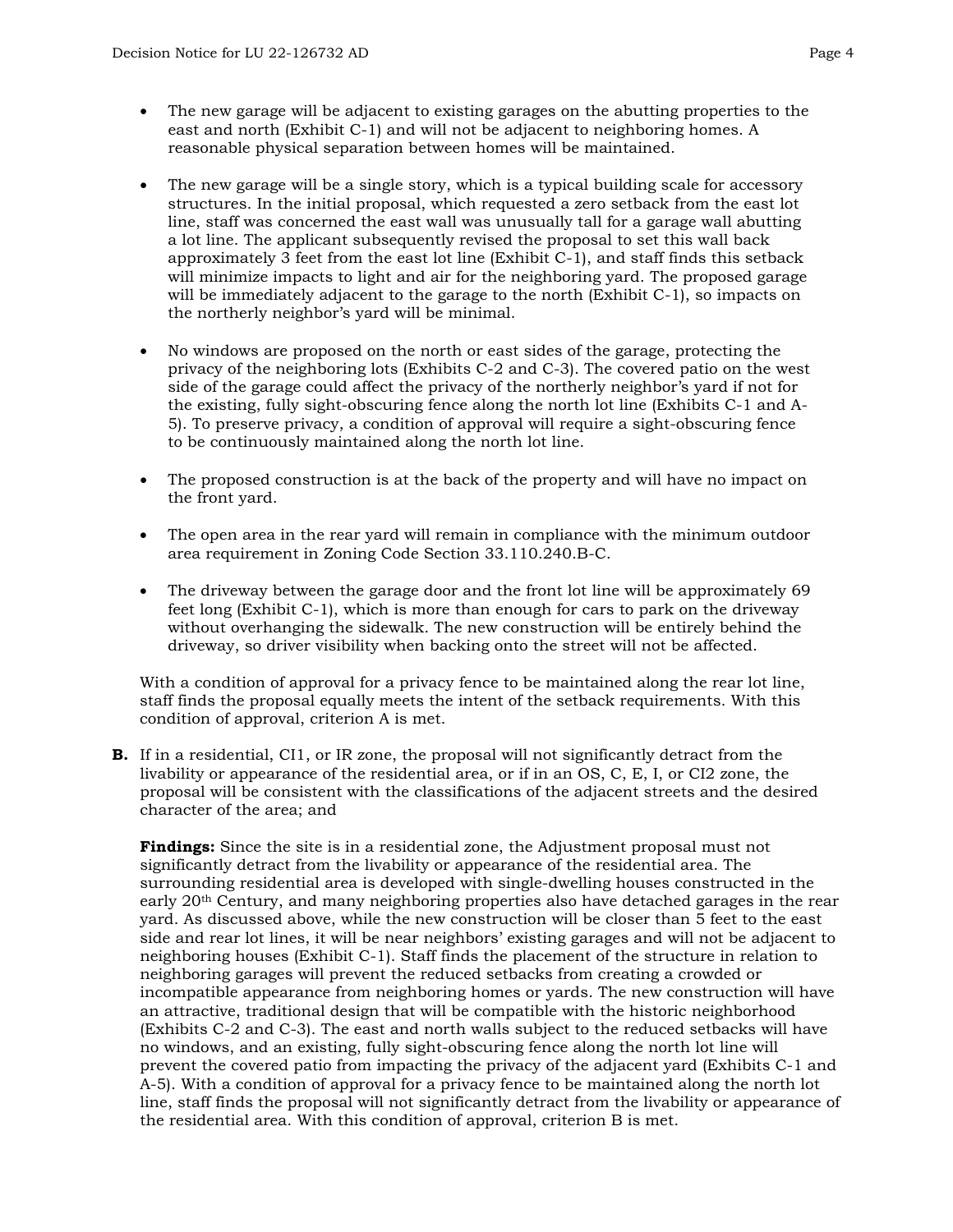**C.** If more than one Adjustment is being requested, the cumulative effect of the Adjustments results in a project which is still consistent with the overall purpose of the zone; and

**Findings:** This criterion applies because Adjustments to both side and rear setback requirements are requested. The purpose of single-dwelling residential zones such as R5 is described in Zoning Code Section 33.110.010:

*The single-dwelling zones are intended to preserve land for housing and to provide housing opportunities for individual households. The zones implement the comprehensive plan policies and designations for single-dwelling housing and provide options for infill housing that is compatible with the scale of the single-dwelling neighborhood.*

- *A. Use regulations. The use regulations are intended to create, maintain and promote single-dwelling neighborhoods. They allow for some non-household living uses but not to such an extent as to sacrifice the overall image and character of the singledwelling neighborhood.*
- *B. Development standards. The development standards preserve the character of neighborhoods by providing six different zones with different densities and development standards. The development standards work together to promote desirable residential areas by addressing aesthetically pleasing environments, safety, privacy, energy conservation, and recreational opportunities. The site development standards allow for flexibility of development while maintaining compatibility within the City's various neighborhoods. In addition, the regulations provide certainty to property owners, developers, and neighbors about the limits of what is allowed. The development standards are generally written for houses on flat, regularly shaped lots. Other situations are addressed through special regulations or exceptions.*

The property will continue to be used as a residence, as intended for the R5 zone. As discussed in the findings for approval criteria A and B, the proposal will not create safety issues and will not appear incompatible with the surrounding residential neighborhood. The Adjustments will not inhibit opportunities for energy conservation or recreation on the site, and the building walls subject to the reduced setbacks will have no windows, preserving neighboring lots' privacy. The existing wood fence along the north lot line will prevent the reduced setback for the covered patio from impacting the privacy of the neighboring yard. For all these reasons, staff finds the Adjustments will provide flexibility without unreasonably impacting neighbors. With a condition for a privacy fence to be maintained along the north lot line, staff finds the proposal is consistent with the overall purpose of the R5 zone. With this condition of approval, criterion C is met.

**D.** City-designated scenic resources and historic resources in Historic, Conservation and National Register Districts and within the boundaries of Historic, Conservation and National Register Landmarks are preserved; and

**Findings**: This site is within the Laurelhurst Historic District, which requires Demolition Review approval to demolish contributing structures. (The house on this site would be subject to the Demolition Review requirement, but the existing, detached garage is exempt per Zoning Code Section 33.445.200.E.2.c.) Staff finds the new garage's traditional building design will be compatible with the Historic District and help to preserve its character (Exhibits C-2 and C-3). Therefore, staff finds criterion D is met.

**E.** Any impacts resulting from the Adjustment are mitigated to the extent practical; and

**Findings:** For the new garage, staff has identified no negative impacts specifically resulting from the reduced building setbacks which require mitigation. For the new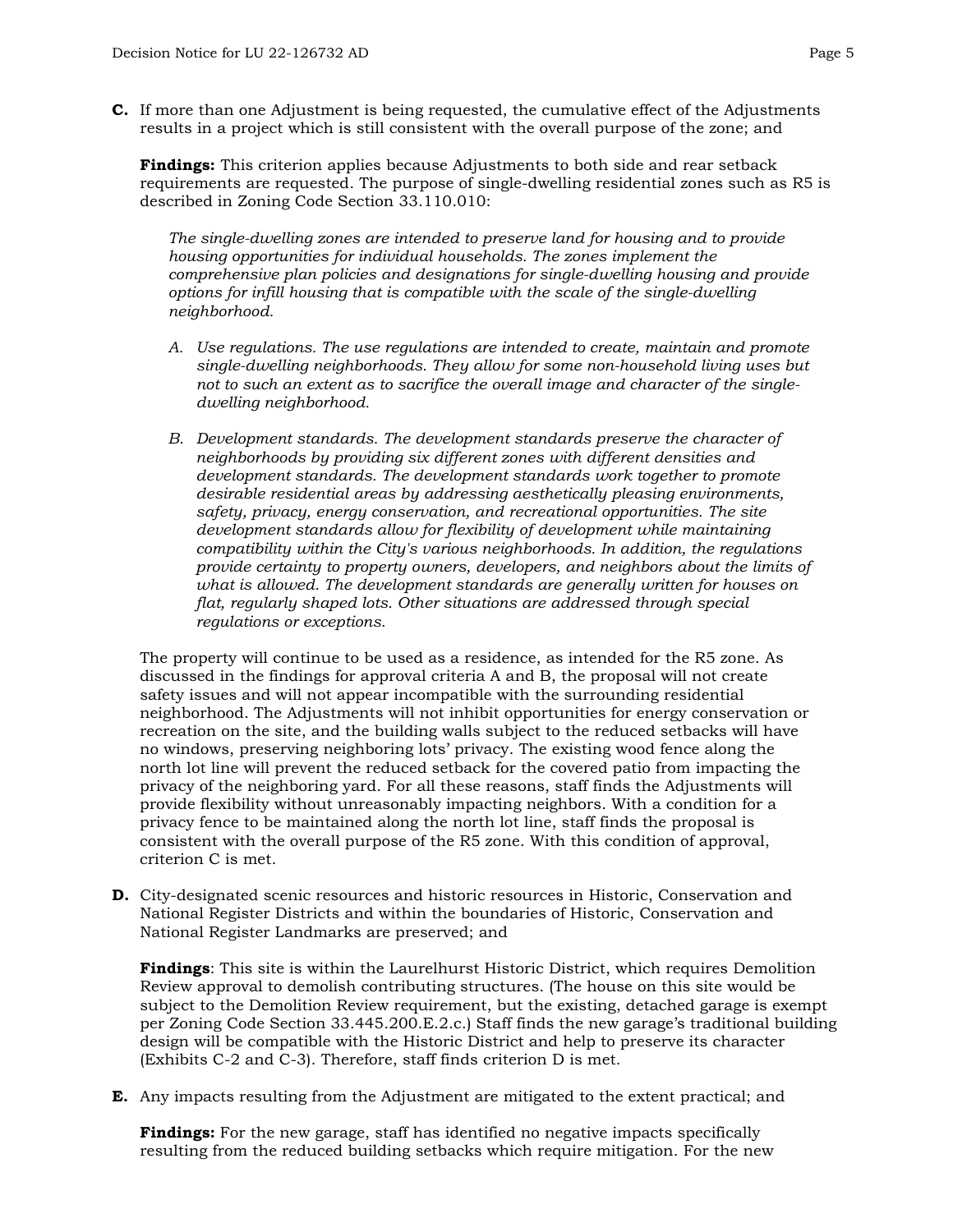covered patio on the west side of the garage, staff finds the existing, fully sightobscuring wood fence along the north lot line will adequately mitigate potential impacts from the reduced setback from the north lot line. With a condition of approval for a privacy fence to be maintained along the north lot line, staff finds criterion E is met.

**F.** If in an environmental zone, the proposal has as few significant detrimental environmental impacts on the resource and resource values as is practicable;

**Findings:** Environmental overlay zones are designated on the official zoning maps with either a lowercase "p" (Environmental Protection overlay zone) or a "c" (Environmental Conservation overlay zone). As there are no environmental overlay zones mapped on the site, this criterion is not applicable.

### **DEVELOPMENT STANDARDS**

Unless specifically required in the approval criteria listed above, this proposal does not have to meet the development standards in order to be approved during this review process. The plans submitted for a building or zoning permit must demonstrate that all development standards of Title 33 can be met or have received an Adjustment or Modification via a land use review prior to the approval of a building or zoning permit.

### **CONCLUSIONS**

Staff finds the proposed Adjustments to be consistent with the purpose of the building setback requirements and with the overall purpose of the R5 residential zone. No significant negative impacts are expected, and the proposal will not detract from the appearance or livability of the surrounding residential area. With conditions of approval listed below, staff finds the proposal meets each of the applicable Adjustment Review approval criteria. Since the approval criteria are met, the proposal must be approved.

## **ADMINISTRATIVE DECISION**

**Approval** of the following Adjustments to Zoning Code Section 33.110.220 for a new garage and covered patio:

- To reduce the minimum building setback from the east garage wall to the east side lot line from 5 feet to between 33 inches (northeast building corner) and 39 inches (southeast building corner)
- To reduce the minimum building setback from the north garage wall to the rear (north) lot line from 5 feet to 6 inches
- For the covered patio on the west side of the garage, to reduce the minimum setback from the post to the rear (north) lot line from 5 feet to 3 feet and to reduce the minimum setback from the eave to the rear (north) lot line from 3 feet to  $2^2-3\frac{1}{2}$ "

per the approved plans, Exhibit C-1 through C-3, signed and dated June 8, 2022, subject to the following conditions:

A. As part of the building permit application submittal, each of the required site plans and any additional drawings must reflect the information and design approved by this land use review as indicated in Exhibits C-1 through C-3. The sheets on which this information appears must be labeled, "Proposal and design as approved in Case File # LU 22-126732 AD."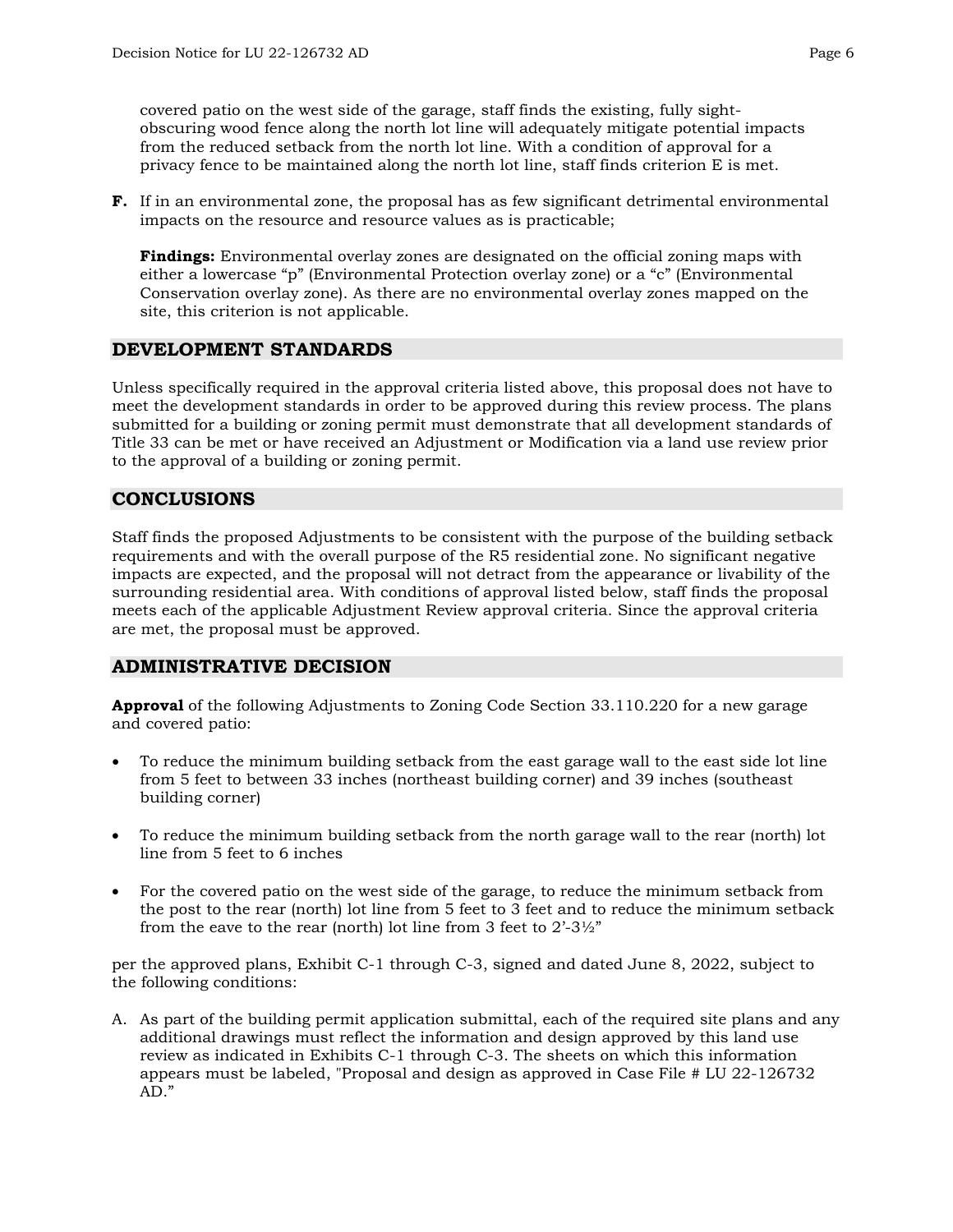B. If the existing wood fence along the rear lot line is ever removed or destroyed, it must be replaced with a new, fully sight obscuring, wood fence at least 6 feet in height along the entire rear lot line.

| <b>Staff Planner: Andrew Gulizia</b> |                                                                    |                 |
|--------------------------------------|--------------------------------------------------------------------|-----------------|
|                                      |                                                                    |                 |
|                                      |                                                                    |                 |
| Decision rendered by:                |                                                                    | on June 8, 2022 |
|                                      | By authority of the Director of the Bureau of Development Services |                 |

#### **Decision mailed: June 13, 2022**

**About this Decision.** This land use decision is **not a permit** for development. Permits may be required prior to any work. Contact the Development Services Center at 503-823-7310 for information about permits.

**Procedural Information.** The application for this land use review was submitted on March 28, 2022 and was determined to be complete on April 29, 2022.

Zoning Code Section 33.700.080 states that land use review applications are reviewed under the regulations in effect at the time the application was submitted, provided that the application is complete at the time of submittal or complete within 180 days. Therefore, this application was reviewed against the Zoning Code in effect on March 28, 2022.

ORS 227.178 states the City must issue a final decision on land use review applications within 120 days of the application being deemed complete. The 120-day review period may be waived or extended at the request of the applicant. In this case, the applicant did not waive or extend the 120-day review period. Unless further extended by the applicant, **the 120 days will expire on August 27, 2022.**

**Some of the information contained in this report was provided by the applicant.** As required by Section 33.800.060 of the Portland Zoning Code, the burden of proof is on the applicant to show that the approval criteria are met. The Bureau of Development Services has independently reviewed the information submitted by the applicant and has included this information only where the Bureau of Development Services has determined the information satisfactorily demonstrates compliance with the applicable approval criteria. This report is the decision of the Bureau of Development Services with input from other City and public agencies.

**Conditions of Approval.** If approved, this project may be subject to a number of specific conditions, listed above. Compliance with the applicable conditions of approval must be documented in all related permit applications. Plans and drawings submitted during the permitting process must illustrate how applicable conditions of approval are met. Any project elements that are specifically required by conditions of approval must be shown on the plans and labeled as such.

These conditions of approval run with the land, unless modified by future land use reviews. As used in the conditions, the term "applicant" includes the applicant for this land use review, any person undertaking development pursuant to this land use review, the proprietor of the use or development approved by this land use review, and the current owner and future owners of the property subject to this land use review.

**Appealing this decision.** This decision may be appealed to the Adjustment Committee, and if appealed a hearing will be held. The appeal application form can be accessed at [https://www.portland.gov/sites/default/files/2020/lu\\_type2\\_2x\\_appeal\\_form\\_071116.pdf.](https://www.portland.gov/sites/default/files/2020/lu_type2_2x_appeal_form_071116.pdf) Appeals must be received **by 4:30 PM on June 27, 2022**. **The completed appeal application form must be emailed to [LandUseIntake@portlandoregon.gov](mailto:LandUseIntake@portlandoregon.gov) and to the planner listed on**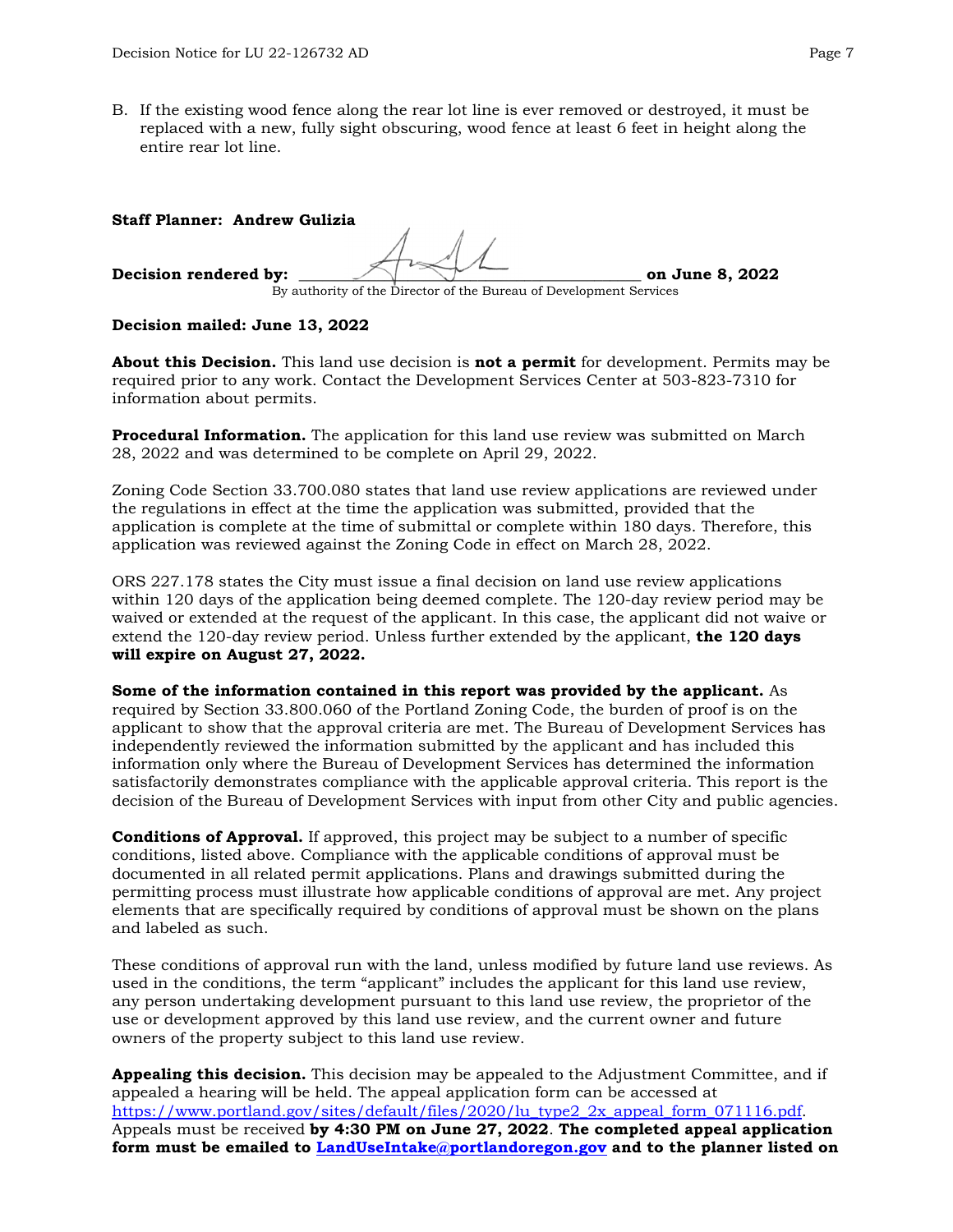**the first page of this decision.** If you do not have access to email, please telephone the planner listed on the front page of this notice about submitting the appeal application. **An appeal fee of \$250 will be charged**. Once the completed appeal application form is received, Bureau of Development Services staff will contact you regarding paying the appeal fee. The appeal fee will be refunded if the appellant prevails. There is no fee for Office of Community and Civic Life recognized organizations for the appeal of Type II decisions on property within the organization's boundaries. The vote to appeal must be in accordance with the organization's bylaws. Please contact the planner listed on the front page of this decision for assistance in filing the appeal and information on fee waivers. Please see the appeal form for additional information.

If you are interested in viewing information in this file, please contact the planner listed on the front of this notice. The planner can email you documents from the file. A fee would be required for all requests for paper copies of file documents. Additional information about the City of Portland, and City bureaus is available online at [https://www.portland.gov.](https://www.portland.gov/) A digital copy of the Portland Zoning Code is available online at [https://www.portlandoregon.gov/zoningcode.](https://www.portlandoregon.gov/zoningcode)

**Attending the hearing.** If this decision is appealed, a hearing will be scheduled, and you will be notified of the date and time of the hearing. The decision of the Adjustment Committee is final; any further appeal must be made to the Oregon Land Use Board of Appeals (LUBA) within 21 days of the date of mailing the decision, pursuant to ORS 197.620 and 197.830. Contact LUBA at 775 Summer St NE, Suite 330, Salem, Oregon 97301-1283, or phone 1-503-373-1265 for further information.

Failure to raise an issue by the close of the record at or following the final hearing on this case, in person or by letter, may preclude an appeal to the Land Use Board of Appeals (LUBA) on that issue. Also, if you do not raise an issue with enough specificity to give the Adjustment Committee an opportunity to respond to it, that also may preclude an appeal to LUBA on that issue.

**Recording the final decision.** If this land use review is approved the final decision will be recorded with the Multnomah County Recorder. *Unless appealed,* the final decision will be recorded after **June 27, 2022** by the Bureau of Development Services. The applicant, builder, or a representative does not need to record the final decision with the Multnomah County Recorder. For further information on recording documents please call the Bureau of Development Services Land Use Services Division at 503-823-0625.

**Expiration of this approval.** An approval expires three years from the date the final decision is rendered unless a building permit has been issued, or the approved activity has begun.

Where a site has received approval for multiple developments, and a building permit is not issued for all of the approved development within three years of the date of the final decision, a new land use review will be required before a permit will be issued for the remaining development, subject to the Zoning Code in effect at that time.

**Applying for permits.** A building permit, occupancy permit, or development permit may be required before carrying out an approved project. At the time they apply for a permit, permittees must demonstrate compliance with:

- All conditions imposed herein;
- All applicable development standards, unless specifically exempted as part of this land use review;
- All requirements of the building code; and
- All provisions of the Municipal Code of the City of Portland, and all other applicable ordinances, provisions and regulations of the City.